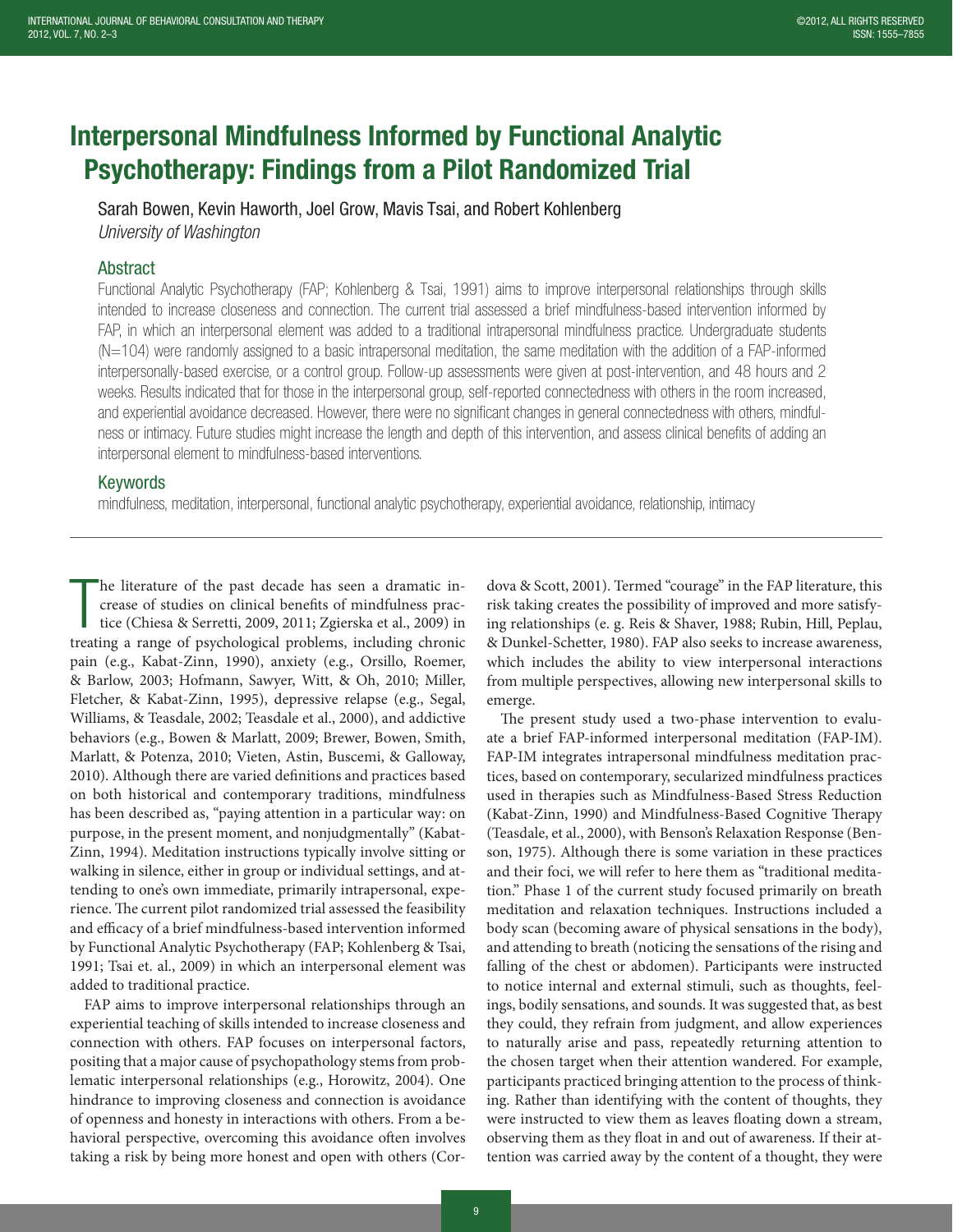instructed to notice the mind had wandered, allow their attention to remain with it for a moment, and then gently return their focus to the chosen focus.

Based on a behavioral analysis of this process, Kohlenberg, Tsai, Kanter, & Parker (2009) concluded that this type of meditation can affect an individual's awareness and shift it to include "being aware that you are aware." In this process, the perception of a given stimulus shifts; in behavioral terms, its discriminative stimulus functions have been altered. If this type of awareness occurs during daily life, the altered stimulus control allows new behavior to occur in situations that have previously elicited a given habitual response. For example, an individual might have the thought, "I am stupid" and respond to its content. As a result of mindfulness training, the same thought might now evoke the realization that, "a thought is arising that is saying 'I'm stupid." The stimulus has changed, providing an opportunity to respond differently. In everyday language, it places the individual in the position of responding to a situation as if it is simply a passing phenomenon, and not necessarily a reflection of the truth, thus providing an opportunity for new learning to occur. Roemer and Orsillo (2002) explain this process as an altering of habitual or automatic maladaptive patterns of behavior due to a shift in perspective that has been called "reperceiving" (Shapiro, Carlson, Astin, & Freedman, 2006) or "decentering" (Teasdale et al.,

2000)**.** Kohlenberg and colleagues (2009) suggest that many of the clinical benefits of mindfulness are due to this process.

Phase 2 consisted of FAP-informed instructions intended to bring awareness to the presence of others in the room, in much the same way that perception of thoughts, bodily sensations and sounds were the foci in Phase 1. Participants were guided through an exercise in which they were asked to focus on a close relationship in their life, and bring awareness to ways they tend to communicate in this relationship. They were then asked to expand their awareness to include the others in the room who were engaging in the same practice. They were asked to notice this awareness of others, and then return to focusing on their breath. This was presented as a back-and-forth iterative process, alternating between awareness of others in the room and awareness of inner stimuli. After about 5 minutes, they were given further instructions based on a behavioral cosmology (Tsai et al., 2009, pp 3-14) that describes present experience as being heavily influenced by past interactions with others, going back as far as infancy. Participants were asked to include in their awareness the fact that the others, like themselves, have histories that have shaped who they are and how they perceive themselves and the world. They were asked to contemplate the notion that their peers in the room, like themselves, all have had happiness, sorrow, failures and successes. The intention of this instruction was to facilitate the participants' abilities to take on

|                              | Control      | Interpersonal | Intrapersonal | <b>Total Sample</b> |
|------------------------------|--------------|---------------|---------------|---------------------|
|                              | $(n = 39)$   | $(n = 34)$    | $(n = 31)$    | $(N = 104)$         |
| Age M (SD)                   | 19.18 (.85)  | 20.44 (6.76)  | 19.13 (1.26)  | 19.58 (3.97)        |
| Gender (Frequency)           |              |               |               |                     |
| Male                         | 41.03% (16)  | 41.18% (14)   | 48.39% (15)   | 43.3% (45)          |
| Female                       | 58.97% (23)  | 58.82% (20)   | 51.61% (16)   | 56.7% (59)          |
| Ethnicity (Frequency)        |              |               |               |                     |
| Caucasian                    | 46.15% (18)  | 44.12% (15)   | 51.61% (16)   | 47.1% (49)          |
| African-American             | $0.00\%$ (0) | $2.94\%$ (1)  | $6.45\%$ (2)  | $2.9\%$ (3)         |
| Latino/a                     | $7.69%$ (3)  | $5.88\%$ (2)  | $6.45\%$ (2)  | $6.7\%$ (7)         |
| Asian-American               | 28.21% (11)  | 38.24% (13)   | 32.26% (10)   | 32.7% (34)          |
| Native American              | $2.56\%$ (1) | $0.00\%$ (0)  | $0.00\%$ (0)  | $1\%$ (1)           |
| Other                        | 15.38% (6)   | $8.82\%$ (3)  | $3.23\%$ (1)  | $9.6\%$ (10)        |
| <b>Relationship Status</b>   |              |               |               |                     |
| Single                       | 64.10% (25)  | 64.71% (22)   | 64.52% (20)   | 64.4% (67)          |
| In a Relationship            | 35.90% (14)  | 35.29% (12)   | 35.48% (11)   | 35.6% (37)          |
| Mindfulness Experience       |              |               |               |                     |
| <b>Historical Experience</b> |              |               |               |                     |
| Yes                          | 10.26% (4)   | 14.71% (5)    | $9.68\%$ (3)  | 11.5% (19)          |
| No                           | 89.74% (35)  | 85.29% (29)   | 90.32% (28)   | 88.5% (92)          |
| <b>Current Experience</b>    |              |               |               |                     |
| Yes                          | 15.38% (6)   | 14.71% (5)    | 22.58% (7)    | 18.3% (19)          |
| No                           | 84.62% (33)  | 85.29% (29)   | 77.42% (24)   | 81.7% (85)          |

Table 1. Participant Demographics by Condition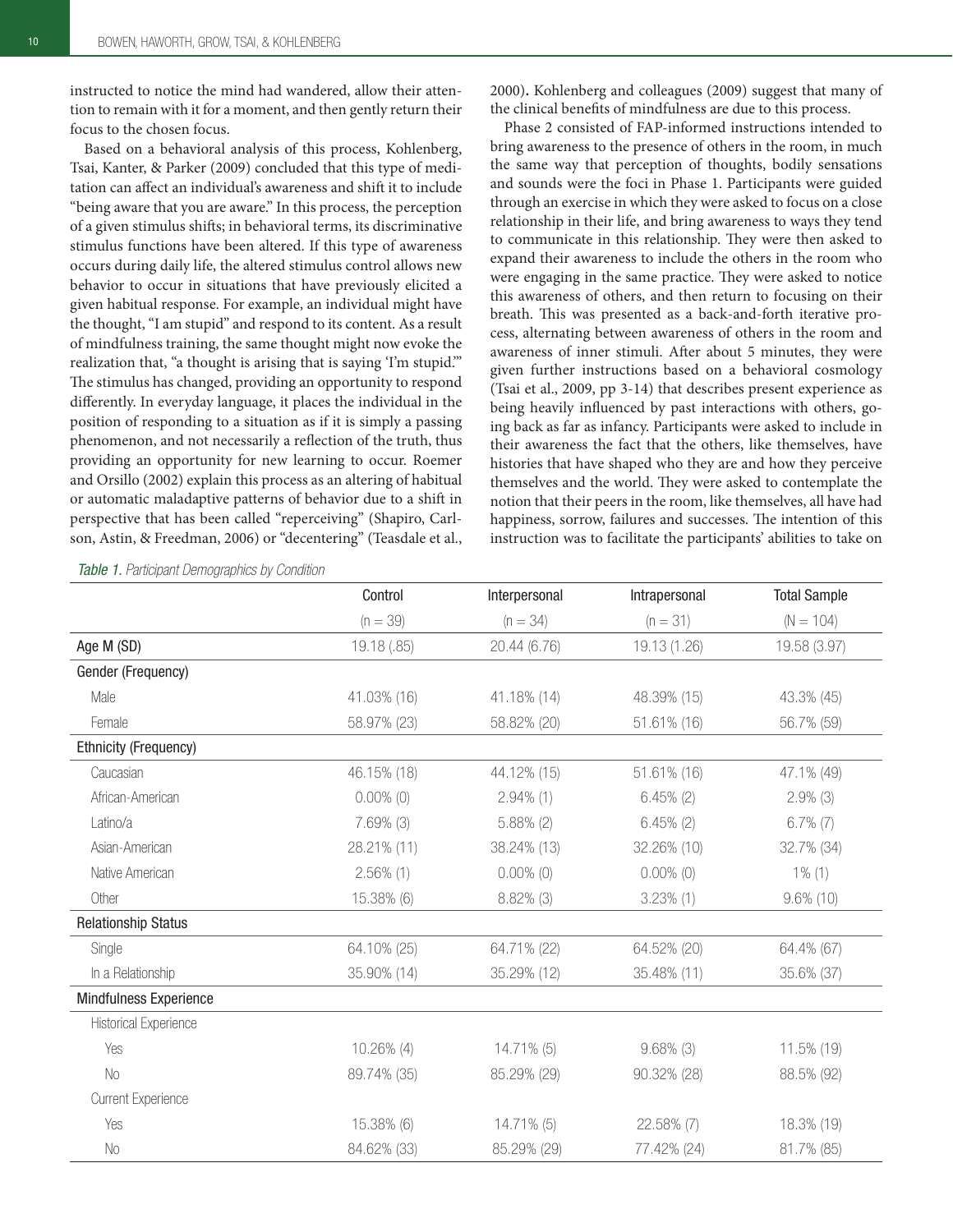the perspective of others, and to place themselves in the others' shoes. This process, according to theory of mind (Flavell, 1999), accounts for such traits as empathy and compassion. In FAP, these latter are subsumed in the category of "love."

In the final part of phase 2, it was suggested to participants that everyone tends to have "comfort zones" when interacting with others that set the boundaries for openness and honesty, and that vary based on contextual factors (e.g., the person with whom they are interacting). Participants were asked to consider that relationships may improve and become more satisfying with increased openness, but that it often takes courage to step outside of habitual patterns of interaction. This "stepping outside" may be experienced as "risky;" thus many people tend to stay within their comfort zones. Participants were then asked to think about a particular relationship in their lives and what they might say to this person that would constitute a small step or a risk, i.e., something just outside of their comfort zone. The attention to context and "small steps" in this process is based on the behavioral principles of shaping and functional analysis. After approximately 5 minutes of participating in this contemplation, they were asked to return awareness to their breath for several minutes, and then to gradually allow their eyes to open, and, if they wished to do so, briefly speak (for about 30 seconds to a minute) to one another in small groups about the relationship they had thought about, and what "small step" they envisioned taking, acknowledging that speaking to the group might be a risk or step outside their comfort zone. This last step is based on the FAP principle that in-vivo practice of a target behavior, i.e., taking small risks, can have generalized clinical benefits in behavior outside of session.

We hypothesized that participants in both the intrapersonal and interpersonal groups would have significantly higher scores on mindfulness as measured by the MAAS than those in the control group. We predicted that scores in the interpersonal group would be higher than both the intrapersonal and control groups on measures of social connectedness, intimacy, and post-intervention ratings of connectedness with others in the room. Finally, having participated in an imaginal rehearsal of interpersonal risk taking, and having interacted with others in the groups in a way that potentially challenged their comfort zones, we predicted that participants in the interpersonal group would score significantly lower than the intrapersonal and control groups on experiential avoidance as measured by the AAQ. Measures of positive and negative affect were included for exploratory purposes.

# **E** METHODS

#### **PARTICIPANTS**

Participants in the current study were undergraduate students (N=104), at least 18 years old, who were enrolled in a lower level psychology class at a major university. They were recruited through a departmental online posting board. All procedures were approved by the university Institutional Review Board. See Table 1 for a detailed description of participant characteristics.

#### **PROCEDURE**

Participants signed up for one of several prescheduled time slots, with 6 to 11 participants included in each slot. Slots were then randomized to 1 of 3 treatment conditions: interpersonal, intrapersonal, or control. Conditions were balanced across time of day and day of the week. Participants were unaware of which condition the time slots represented when they arrived at the lab. They received up to 3 hours of course credit for their participation.

Groups of 6 to 11 participants met a research assistant in the waiting room during the pre-established time slot. The research assistant then guided the group of participants to a nearby group room where they were checked in, seated, and provided with a consent form. Once formal consent was obtained, paper-andpencil baseline measures were administered. After completion of the baseline assessment, which lasted approximately 30 minutes, participants were introduced to the session interventionist and participated in 1 of the 3 conditions. Following the laboratory session, participants completed a post-course assessment, which lasted approximately 30 minutes, and were reminded of the upcoming web-based follow-up surveys. Follow-up assessments were administered online 48 hours and 2 weeks following the laboratory session. Participants were sent an email containing a website link to the follow-up assessment, designed to take less than 30 minutes to complete.

### **INTERVENTIONS**

The intrapersonal and interpersonal groups both included Phase 1, described above, consisting of intrapersonally-based meditation instructions. Participants in the interpersonal group were then given Phase 2 instructions, in which they reflected on an interpersonal relationship, imagined taking a small step out of their comfort zones in communicating with this person, and then participated in a small group discussion about their experience. Participants assigned to the control group watched a 50-minute nature video on the topic of trees.

### MEASUREMENT

A variety of assessments were used in the study to measure changes in connectedness, intimacy, acceptance, well-being and mindfulness among the three conditions. All assessments were completed at baseline, post-course, 48 hours and 2 weeks after the intervention unless otherwise noted.

Descriptives. At baseline, participants provided demographic and background information such as age, gender, ethnicity and relationship status. The Mindfulness Experiences Questionnaire was used to assess past and current experience with mindfulness meditation.

Affect. The Positive and Negative Affect Schedule (PANAS; Watson, Clark, & Tellegen, 1988) was used to monitor change in affect at all 4 assessment time points (baseline, post-course, 48 hour and 2 week follow-up). The PANAS consists of 20 emotion words: 10 positive (e.g. "proud") and 10 negative (e.g. "nervous"). Participants rated their present experience of each emotion on a scale from 1 ("very slightly/not at all") to 5 ("extremely"). The PANAS has strong psychometric properties and high reliability (Molloy, Pallant & Kantas, 2001). Reliability in the current study was alpha .82.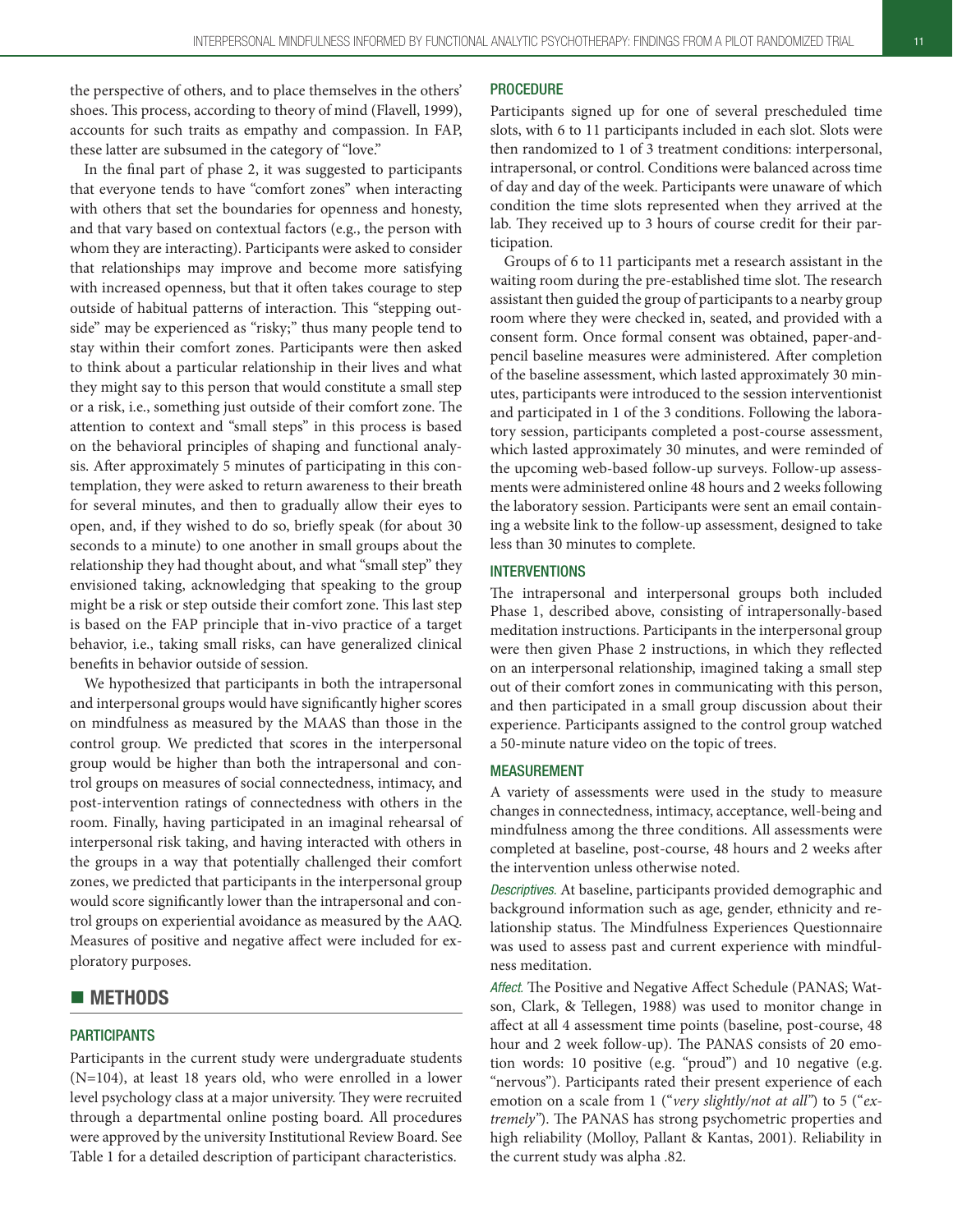|                              | Control<br>$(n = 39)$<br>Mean (SD) | Interpersonal<br>$(n = 34)$<br>Mean (SD) | Intrapersonal<br>$(n = 31)$<br>Mean (SD) | <b>Total Sample</b><br>$(N = 104)$<br>Mean (SD) |
|------------------------------|------------------------------------|------------------------------------------|------------------------------------------|-------------------------------------------------|
| <b>MAAS</b> <sup>a</sup>     |                                    |                                          |                                          |                                                 |
| Baseline                     | 3.83(.66)                          | 3.77(.71)                                | 3.92(.72)                                | 3.84(.69)                                       |
| Post Course                  | 3.84(.69)                          | 3.70(.73)                                | 3.89(.83)                                | 3.81(.75)                                       |
| 48 Hour                      | 3.85(.73)                          | 3.99(.79)                                | 4.13(.68)                                | 4.00(.73)                                       |
| Two Week                     | 3.77(.70)                          | 4.12 (.99)                               | 4.30(.80)                                | 4.04(.85)                                       |
| AAQ <sup>b</sup>             |                                    |                                          |                                          |                                                 |
| Baseline                     | 5.20(1.14)                         | 4.61(1.25)                               | 5.12(.96)                                | 4.98(1.15)                                      |
| Post Course                  | 5.20(1.12)                         | 4.98 (1.33)                              | 5.28(.99)                                | 5.15(1.15)                                      |
| 48 Hour                      | 4.95(1.12)                         | 4.90(1.16)                               | 5.28(.88)                                | 5.05(1.04)                                      |
| Two Week                     | 5.18(1.08)                         | 4.85 (1.26)                              | 5.46(.61)                                | 5.14(1.06)                                      |
| <b>PANAS</b> <sup>c</sup>    |                                    |                                          |                                          |                                                 |
| Positive                     |                                    |                                          |                                          |                                                 |
| Baseline                     | $3.07$ (.77)                       | 3.13(.69)                                | 3.06(.69)                                | 3.09(.72)                                       |
| Post Course                  | 2.96(.88)                          | 3.14(.69)                                | 3.10(.82)                                | 3.06(.80)                                       |
| 48 Hour                      | 3.16(.86)                          | 3.19(.77)                                | 3.15(.82)                                | 3.17(.80)                                       |
| Two Week                     | 3.18(.61)                          | 3.09(.69)                                | 3.46(.90)                                | $3.22$ (.73)                                    |
| Negative                     |                                    |                                          |                                          |                                                 |
| Baseline                     | 2.06(.69)                          | 2.18(.81)                                | 2.05(.74)                                | 2.10(.73)                                       |
| Post Course                  | 1.95(.67)                          | 1.81(.72)                                | 1.83(.80)                                | 1.87(.72)                                       |
| 48 Hour                      | 2.04(.59)                          | 2.04(.75)                                | 1.95(.78)                                | 2.01(.71)                                       |
| Two Week                     | 2.07(.61)                          | 2.05(.93)                                | 1.97 (.89)                               | 2.04(.80)                                       |
| Intimacy Scale*              |                                    |                                          |                                          |                                                 |
| Baseline                     | 4.82(.95)                          | 4.30(1.07)                               | 4.62(1.05)                               | 4.59(1.04)                                      |
| 48 Hour                      | 4.25(.90)                          | 4.19 (1.32)                              | 3.94(1.22)                               | 4.12(1.16)                                      |
| Two Week                     | 4.36 (1.26)                        | 4.21(1.24)                               | 4.66 (1.22)                              | 4.39 (1.23)                                     |
| SCS <sup>d</sup>             |                                    |                                          |                                          |                                                 |
| Baseline                     | 4.60(.77)                          | 4.35(.83)                                | 4.66 (.78)                               | 4.53(.80)                                       |
| Post Course                  | 4.71 (.72)                         | 4.55 (.79)                               | 4.70(.75)                                | 4.65(.75)                                       |
| 48 Hour                      | 4.45(.85)                          | 4.48 (.84)                               | 4.54(.83)                                | 4.49 (.83)                                      |
| Two Week                     | 4.60(.83)                          | 4.41 (.98)                               | 4.69 (.79)                               | 4.56 (.87)                                      |
| <b>BMSSCS</b> <sup>e**</sup> |                                    |                                          |                                          |                                                 |
| Baseline                     | 3.21(.76)                          | 3.31(1.00)                               | $2.97$ $(.78)$                           | 3.17(.85)                                       |
| Post Course                  | 3.35(.83)                          | 3.65(.98)                                | 3.17(.92)                                | 3.39(.92)                                       |

Table 2. Means (SDs) on Assessment Measures at Four Time Points by Treatment Groups and Control

<sup>a</sup> MAAS = Mindfulness Attention Awareness Scale, <sup>b</sup>AAQ = Acceptance and Action Questionnaire, <sup>c</sup> PANAS = Positive and Negative Affect Schedule, <sup>d</sup> SCS-R = Social Connectedness Scale -Revised, e BMSSCS = Brief Mindfulness Study Social Connectedness Scale

\* The Intimacy Scale was not given at post course

\*\* The BMSCS was only given at baseline and post course

Experiential Avoidance. The Acceptance and Action Questionnaire (AAQ-2, Bond et al., 2011) is a 10-item was used to measure experiential avoidance, which can be defined as negative evaluation of or unwillingness to maintain contact with internal experiences. Participants rate each statement (e.g., "I am in control of my life") on a scale from 1 ("never true") to 7 ("always true").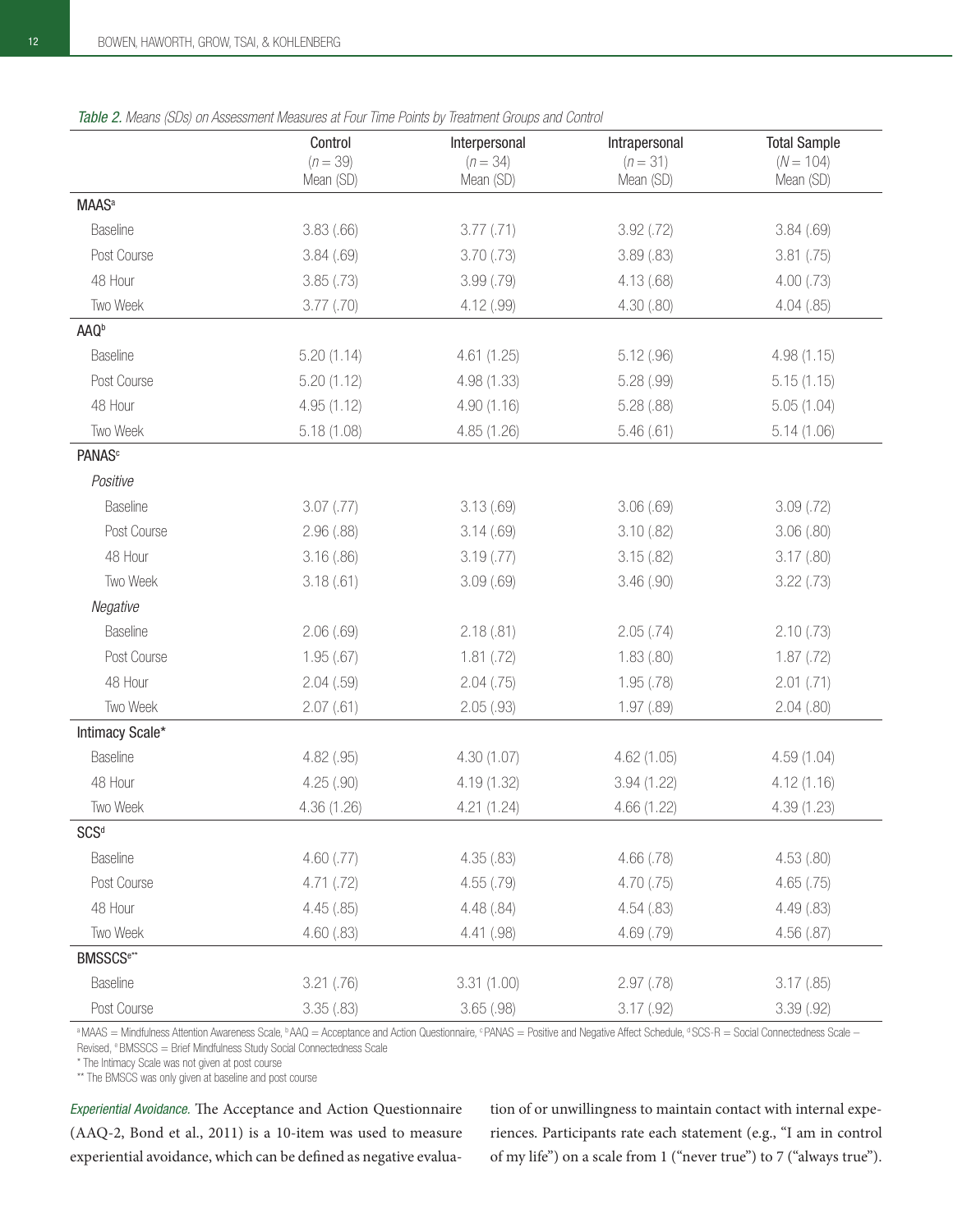The AAQ-2 has strong psychometric and reliable properties (Bond et al., 2011). The current study demonstrated a high reliability (alpha = .89).

Mindfulness. The Mindfulness Attention Awareness Scale (MAAS, Brown & Ryan, 2003) is a 15-item scale used to assess trait mindfulness, defined as an open or receptive awareness to present moment experiences. Participants rated the frequency of each mindfulness statement (e.g., "I find it difficult to stay focused on what's happening in the present") on a scale from 1 ("almost always") to 6 ("almost never"). The MAAS has exhibited strong psychometric properties (MacKillop & Anderson, 2007), also demonstrated in the current study (alpha = .84).

Intimacy. The two-part Intimacy Scale (Kanter, unpublished) was used to monitor change in intimacy as it relates to the participant and the "target person." Part one includes a series of questions used to help the participant select the "target person" and provide background information on the relationship. Part 2 is comprised of 14 items related to the intimacy between the participant and the "target person." Participants rated intimacy items (e.g., "I expressed loving, caring feelings toward this person") on a scale from 0 ("not at all") to 6 ("completely") based upon interactions with the "target person" in a given time frame (e.g., past 48 hours). The scale demonstrated high reliability in the current study (alpha = .82).

Connectedness. Two versions of a social connectedness scale were used. The Social Connectedness Scale – Revised is a 20-item scale assessing a person's feelings of connectedness to society as a whole. Participants rated statements (e.g., "I feel comfortable in the presence of strangers") on a scale from 1 ("strongly disagree) to 6 ("strongly agree"). SCS-R has demonstrated high reliably and has strong psychometric qualities (SCS-R, Lee, Draper & Lee, 2001). The scale demonstrated high reliability in the current study (alpha  $= .91$ ).

The Brief Mindfulness Study Social Connectedness Scale (BMSSCS) is a 14-item scale that examines connectedness to the other participants in the room. It was derived from the Campus Connectedness Scale (CCS, Lee, Draper & Lee, 2001), modifying the CCS items to relate to "in room" experiences, rather than experiences of campus life. Participants rated statements (e.g., "I can relate to other people in this room") on a scale from 1 ("strongly disagree) to 6 ("strongly agree"). The BMSCS also demonstrated high reliability in the current study (alpha = .89).

On the Single Item Connectedness Scale (SICS, Kohlenberg, unpublished) participants rated one question, "How connected do you feel to others in the room?" on a scale ranging from 0 ("not at all") to 6 ("completely"). The SICS was administered at baseline and post-course.

Manipulation check. The manipulation check was administered post-intervention, and consisted of a single item ("To what extent do you feel were you engaged in the session's activities?") and was asked at post-course.

#### DATA ANALYSES

Descriptive analyses were conducted to assess demographic characteristics of the sample. Baseline differences on key demographic and outcome variables were assessed using independent sample t-tests. ANCOVAS were used to assess differences between groups at the post-intervention and follow-up time points on connectedness, mindfulness, intimacy, positive and negative affect, and experiential avoidance, with baseline levels of outcome variables covaried. Where omnibus tests were significant, post hoc multiple comparisons were used to determine between which groups the significant differences occurred.

Only cases with complete data for the relevant time points were included in analyses. All analyses were conducted using SPSS 16.0.

# **RESULTS**

Sixty-nine participants completed 48-hour follow-up assessment, and 54 participants completed the final 2-week followup assessment. Forty-two participants completed all phases of the study. Tests for outliers and normality of distributions for primary variables of interest showed all variables were in the acceptable range. Comparisons between groups revealed no significant differences at baseline on key demographic or primary outcome variables, with the exception of a trend towards baseline differences on the Intimacy Scale F(2, 99)=2.36, p=.099. Tukey HSD test revealed a trend  $(p = .082)$  towards higher scores in the control ( $M=4.82$ ,  $SD=.945$ ) versus the interpersonal group ( $M=4.30$ ,  $SD=1.07$ ). As a conservative measure, this variable was covaried in all subsequent analyses.

Omnibus tests revealed significant between-group differences on measures of connectedness and experiential avoidance. Significant differences were found on the single-item postcourse measure of connectedness,  $F(2.97) = 5.34$ ,  $p = .006$ . Specifically, post hoc Tukey HSD test revealed differences between control and both the intrapersonal ( $p = .018$ ) and interpersonal group  $(p=.003).$ 

Significant differences were found on the AAQ at post-intervention,  $F(2, 97) = 5.65$ ,  $p = 005$ , specifically between the control and interpersonal group ( $p = .001$ ). Between group differences remained significant at the 48-hour follow-up  $F(2, 61) = 4.67$ , p = .013, with differences maintained between the control and interpersonal group ( $p = .031$ ). Although trending towards significance, significant differences were not retained at the 2-week follow-up ( $p = .068$ ). No significant between-group differences were found on follow-up measures of Intimacy, Mindfulness or Social Connectedness (see Table 2 for means on all outcome variables).

# **DISCUSSION**

The current study was designed to develop and test a brief interpersonally-informed mindfulness-based intervention intended to improve communication and intimacy in primary relationships by reducing interpersonal risk avoidance and expanding participants' interpersonal boundaries. Contrary to hypotheses, results did not reveal significant between-group differences in mindfulness as measured by the MAAS, nor for measures of social connectedness or intimacy. However, post-intervention ratings on the self-report assessment of connectedness to others in the room were significantly higher for both the intra- and interpersonal groups as compared to the control group. Additionally, the control and interpersonal groups differed significantly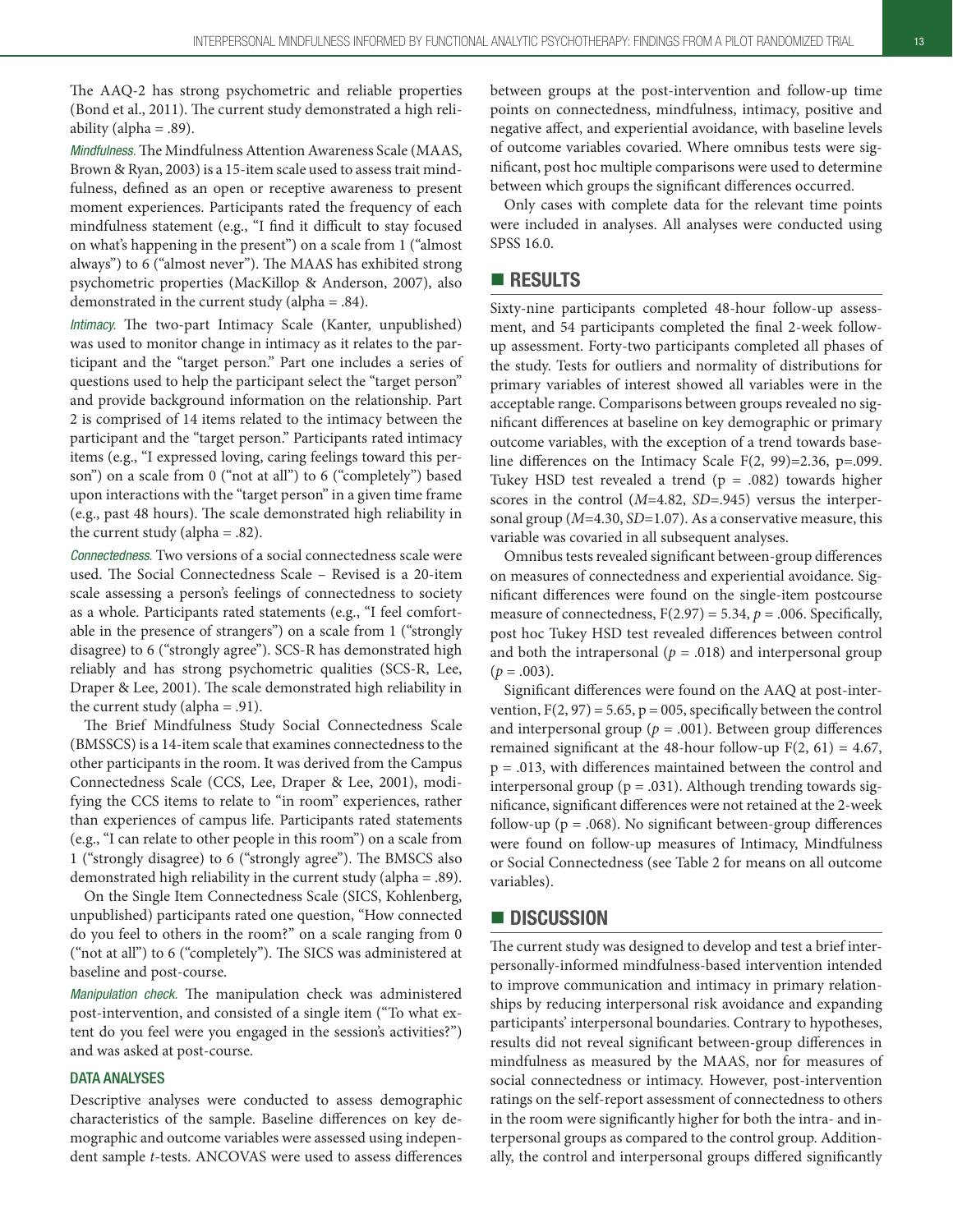on AAQ at post-intervention and 48-hour follow-up, with the interpersonal group scoring lower on experiential avoidance.

The lack of between-group differences on measures of mindfulness, social connectedness and intimacy may be due to the brevity of the intervention. Lengthening the intervention or providing multiple sessions might allow participants more extensive in-session practice, and provide opportunities and support to practice outside of session.

Reports of connectedness to others in the room were significantly higher for participants in both intra- and interpersonal groups as compared to those in the control group. Although participants in the intrapersonal group did not engage with one another in the same fashion as those in the interpersonal group, having an intrapersonally-based experience in the company of others may increase a sense of connectedness with them, even if there is no interpersonal interaction, per se.

The significant between-group differences in experiential avoidance between the interpersonal and control groups might be reflective of either the imaginal interpersonal risk-taking in Phase 2 of the intervention, or of the group discussions wherein participants took in-vivo risks with their peers by sharing their experiences. Future studies would benefit by isolating and testing these components separately to determine if either is predicting changes in avoidance.

The current study has several limitations to consider. First, baseline and post-intervention measures were given in person via paper-and-pencil administration, whereas the follow-up measures were given online. Although research suggests these methods yield similar outcomes (Fouladi, 2002), consistency in administration would limit potential confounds. Secondly, because the sample was drawn from non-treatment seeking undergraduate students, who may differ in important ways from the population at large, findings may not generalize to other populations. Future research utilizing this intervention design with larger and diverse samples is warranted.

Despite the limitations and its pilot nature, the current study offers a novel contribution to the literature. Although research on meditation has included a focus on several intrapersonal practices and outcomes, only a handful of studies have included a focus on interpersonal practices and factors. For example, Carson, Gil, & Baucom (2004) taught meditation practices in a couples context, and Cohen and Miller (2009) included interpersonal awareness and dyadic interactions in a study of a cohort of clinical psychology graduate students. In both cases, the training was far more extensive than the one-hour FAP-IM in the current study, exceeding 20 hours of mindfulness training. Further, research suggests that traditional intrapersonal meditation alone is related to improved interpersonal functioning (Barnes, Brown, Krusemark, Campbell, & Rogge, 2007; Block-Lerner, Adair, Plumb, Rhatigan, & Orsillo, 2007; Dekeyser, Raes, Leijssen, Leysen, & Dewulf, 2008; Wachs & Cordova, 2007). Finally, it is of interest to note that the Buddhist practice of Insight Dialogue (Kramer, 2007) combines standard intrapersonal meditation with mindful engagement in dialogue with others, although the methods of Insight Dialogue are not intended to be a clinical treatment; instead they are taught in the context of a spiritual path cultivating wisdom and compassion.

Future studies might assess whether increasing the length and depth of the current intervention would yield positive effects on mindfulness, intimacy and connectedness, and lead to a long-term decrease in experiential avoidance. Similarly, future research on mindfulness-based interventions might assess clinical benefits of adding an interpersonal element to an intrapersonally-based meditation protocol. Although the study of interpersonally-based mindfulness interventions is in its early stages, the decreases in experiential avoidance following a one-hour intervention suggests potential for brief interpersonal mindfulness interventions to affect the willingness of individuals to engage in behaviors that may lead to more satisfying intraand interpersonal experiences.

# **E** REFERENCES

- Barnes, S., Brown, K. W., Krusemark, E., Campbell, W. K., & Rogge, R. D. (2007). The role of mindfulness in romantic relationship satisfaction and responses to relationship stress. Journal of Marital and Family Therapy, 33(4), 482-500. doi:10.1111/ j.1752-0606.2007.00033.x
- Benson, H. (1975). The relaxation response. New York: Morrow.
- Block-Lerner, J., Adair, C., Plumb, J. C., Rhatigan, D. L., & Orsillo, S. M. (2007). The case for mindfulness-based approaches in the cultivation of empathy: Does nonjudgmental, present-moment awareness increase capacity for perspective-taking and empathic concern? Journal of Marital and Family Therapy, 33(4), 501-516. doi:10.1111/j.1752-0606.2007.00034.x
- Bond, F. W., Hayes, S. C., Baer, R. A., Carpenter, K. C., Guenole, N., Orcutt, H. K., Waltz, T. & Zettle, R. D. (2011). Preliminary psychometric properties of the Acceptance and Action Questionnaire - II: A revised measure of psychological flexibility and acj ceptance. Behavior Therapy, 42(4), 676-688. doi:10.1016/j.beth.2011.03.007
- Bowen, S., & Marlatt, A. (2009). Surfing the Urge: Brief Mindfulness-Based Intervention for College
- Student Smokers. Psychology of Addictive Behaviors, 23(4), 666-671. doi:10.1037/ a0017127
- Brewer, J. A., Bowen, S., Smith, J. T., Marlatt, G. A., & Potenza, M. N. (2010), Mindfulness-based treatments for co-occurring depression and substance use disorders: what can we learn from the brain?. Addiction, 105: 1698-1706. i doi: 10.1111/j.1360-0443.2009.02890.x
- Brown, K., & Ryan, R. M. (2003). The benefits of being present: Mindfulness and its role in psychological well-being. Journal Of Personality And Social Psychology, 84(4), 822-848. doi:10.1037/0022-3514.84.4.822
- Carson, J. W., Carson, K. M., Gil, K. M., & Baucom, D. H. (2004). Mindfulness-based relationship enhancement. Behavior Therapy, 35(3), 471-494. doi:10.1016/ S0005-7894(04)80028-5
- Chiesa, A., & Serretti, A. (2009). Mindfulness-Based Stress Reduction for Stress Management in Healthy People: A Review and Meta-Analysis. The Journal of Alternative & Complementary Medicine, 15(5), 593-600. doi:10.1089/acm.2008.0495
- Cohen, J. S., & Miller, L. J. (2009). Interpersonal Mindfulness Training for Well-Being: A Pilot Study With Psychology Graduate Students. Teachers College Record, 111(12), 2760-2774.
- Cordova, J. V., & Scott, R. L. (2001). Intimacy: A behavioral interpretation. Behavior Analyst, 24(1), 75-86.
- Dekeyser, M., Raes, F., Leijssen, M., Leysen, S., & Dewulf, D. (2008). Mindfulness skills and interpersonal behaviour. Personality and Individual Differences, 44(5), 1235-1245. doi:10.1016/j.paid.2007.11.018 | İ
- Flavell, J. H. (1999). Cognitive development: Children's knowledge about the mind. Annual Review Of Psychology, 50(1), 21.
- Fouladi, R. T., McCarthy, C. J., & Moller, N. P. (2002). Paper-and-pencil or online? Evaluating mode effects on measures of emotional functioning and attachment. Assessment, 9(2), 204-15. doi:10.1177/10791102009002011